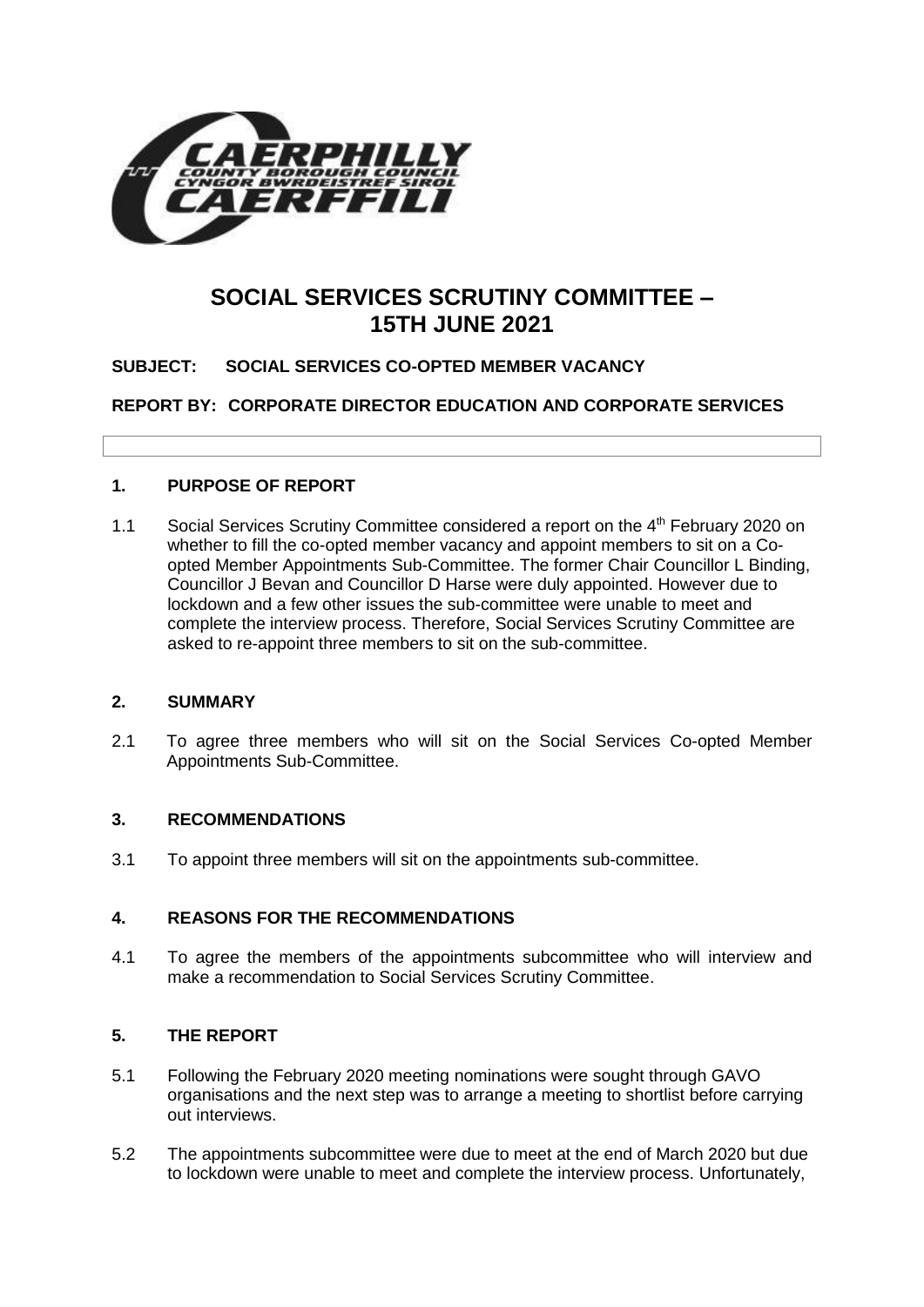there were further issues that impacted upon the members of the subcommittee that hindered their ability to meet. Therefore, Social Services Scrutiny Committee are asked to re-appoint three members to sit on the sub-committee.

- 5.3 Council agreed that a Co-opted Member Appointments Sub-Committee of the former named Health Social Care and Wellbeing Scrutiny Committee would be established. The Sub-Committee to consist of the Chair, Vice Chair and one nominated committee member. However, in this instance the Chair of the Social Services Scrutiny Committee has declared an interest as she is a friend of one of the nominees. Therefore, it is suggested that the Vice Chair plus two other members are nominated to the subcommittee.
- 5.4 It was agreed that the co-opted positions would be offered for a fixed term to run concurrently with the term of office for each respective administration. They may then seek re-nomination, subject to the agreed selection process outlined above, this is also to be applied to for any future vacancies as and when they occur.

#### 5.5 **Conclusion**

The report submitted to Social Services Scrutiny committee in February 2020 outlined the process for recruitment and selection of co-opted members and also gave Welsh Government Guidance on how the appointment of Co-opted members should be considered. The Social Services Scrutiny committee agreed at the meeting dated 4<sup>th</sup> February 2020 to fill the vacancy and this report seeks to progress this appointment process.

#### **6. ASSUMPTIONS**

6.1 It is a matter for the scrutiny committee to decide who will be appointed to the subcommittee, the administration of the process can be organised and supported by the Scrutiny Manager.

# **7. SUMMARY OF INTEGRATED IMPACT ASSESSMENT**

7.1 This report does not require an Integrated Impact Assessment as it relates to a procedural matter agreed by Council on 18th May 2017.

# **8. FINANCIAL IMPLICATIONS**

8.1 There are no financial implications not contained in the report.

#### **9. PERSONNEL IMPLICATIONS**

9.1 There are no personnel implications not contained in the report.

#### **10. CONSULTATIONS**

10.1 There are no consultation responses not contained in the report.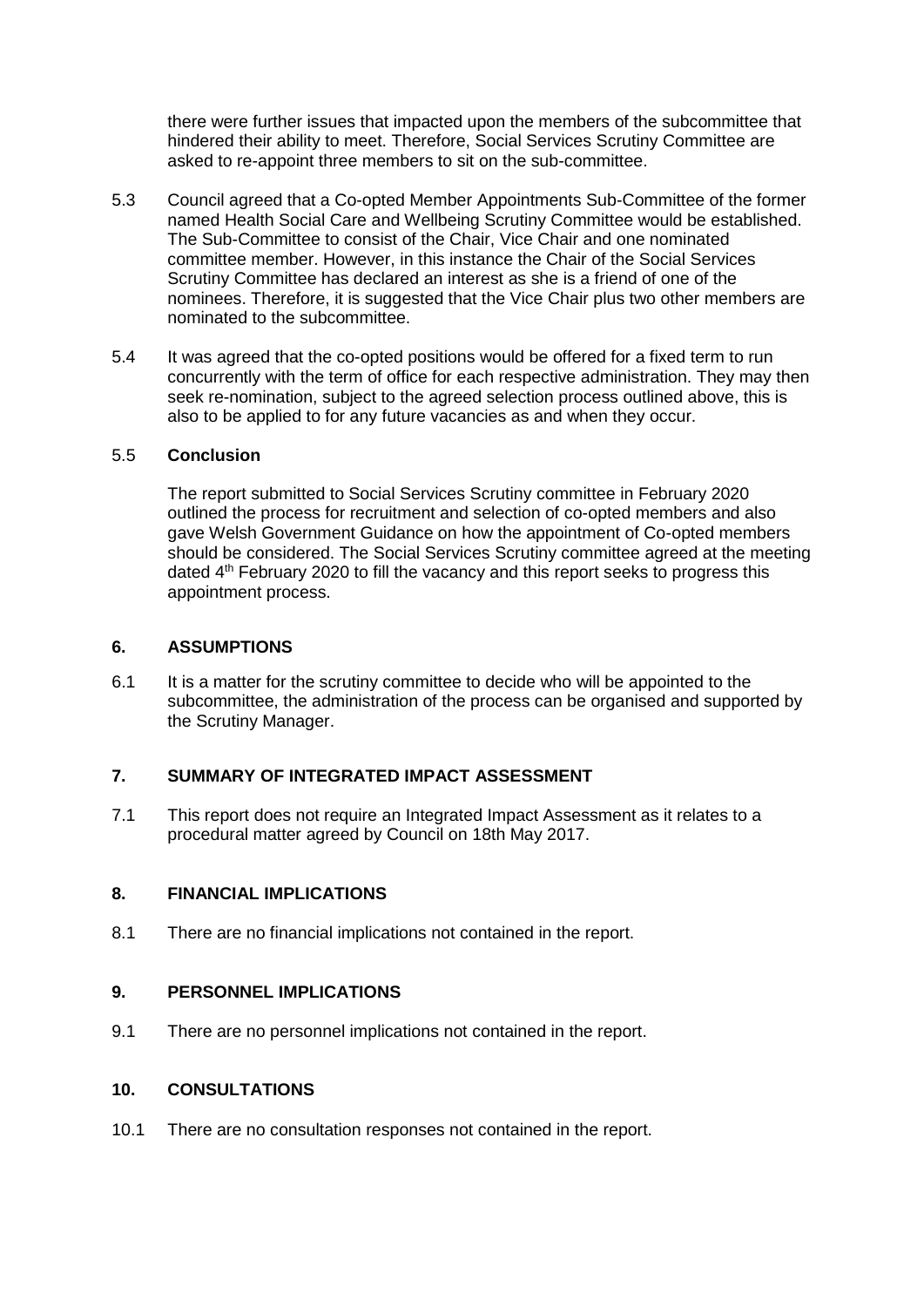# **11. STATUTORY POWER**

- 11.1 Section 21 of the Local Government Act 2000.
- 11.2 Local Government (Wales) Measure 2011.
- Author: Catherine Forbes-Thompson, Scrutiny Manager
- Consultees: Richard Edmunds, Corporate Director Education and Corporate Services Rob Tranter, Head of Legal Services and Monitoring Officer Lisa Lane, Deputy Monitoring Officer and Head of Democratic Services Councillor Donna Cushing, Chair Social Services Scrutiny Committee Councillor Carmen Bezzina, Vice Chair Social Services Scrutiny **Committee**